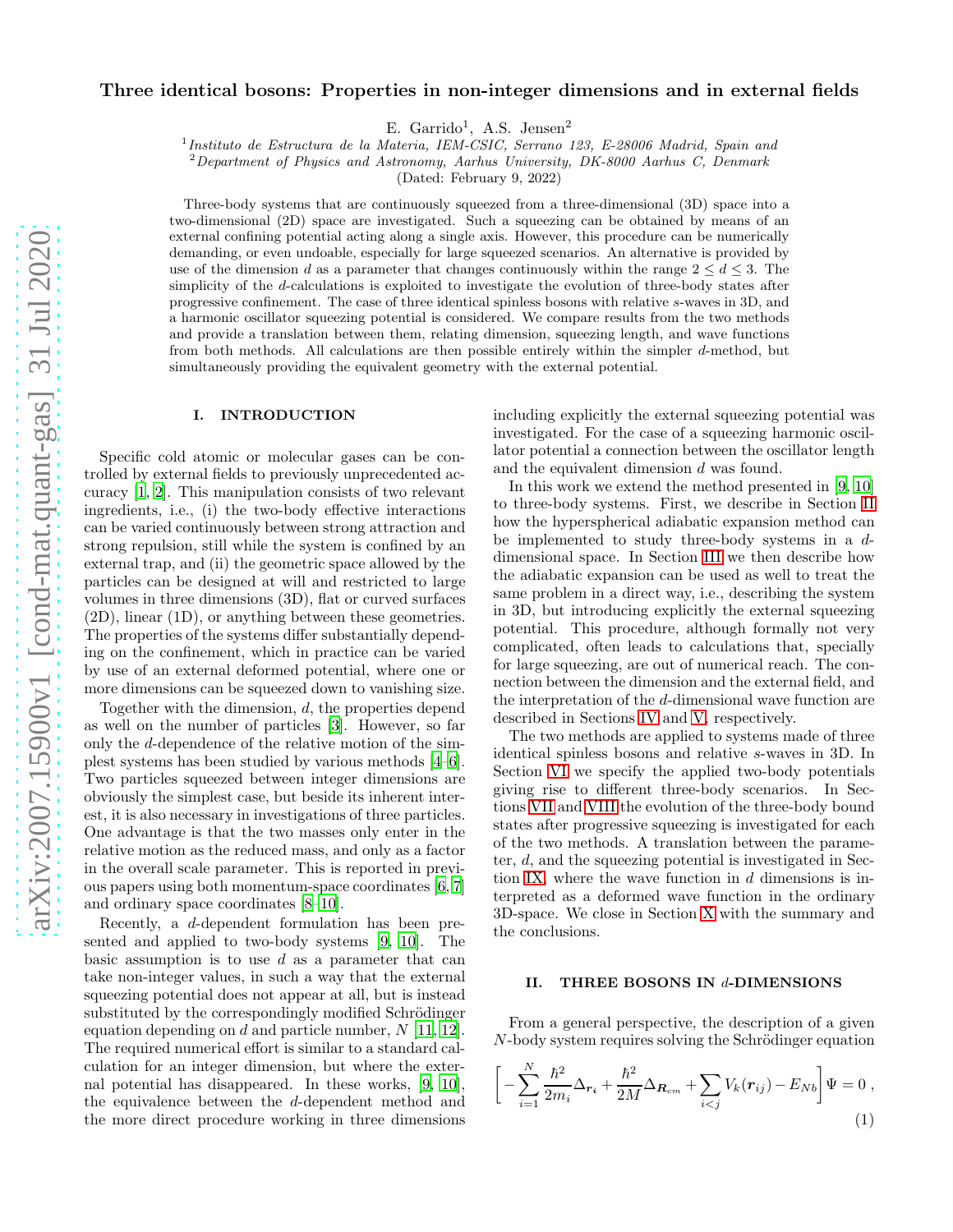where  $m_i$  and  $r_i$  are mass and position vector of particle *i*, respectively,  $M = \sum m_i$  is the total mass, and  $\mathbf{R}_{cm}$  is the N-body center-of-mass coordinate. The kinetic energy due to the center-of-mass motion is then explicitly removed. The potential  $V_k(r_{ij})$  is the interaction between particles  $i$  and  $j$ , which is assumed to depend on the relative vector,  $r_{ij}$ , between the two particles. Finally,  $E_{Nb}$  is the total N-body energy.

The one-body kinetic energy operator for  $N$  particles can be expressed in terms of the hyperradius,  $\rho$ , and all the remaining necessary angles, the hyperangles, related to the relative degrees of freedom [\[12](#page-12-10)]. The square,  $\rho^2$ , of the hyperradius is defined in terms of the particle coordinates and the arbitrary normalization mass,  $m$ , as:

<span id="page-1-2"></span>
$$
\rho^2 = \frac{1}{m} \sum_{i=1}^{N} m_i (\mathbf{r}_i - \mathbf{R}_{cm})^2 = \sum_{i < j} \frac{m_i m_j}{m M} (\mathbf{r}_i - \mathbf{r}_j)^2, \tag{2}
$$

which can be separated into the Cartesian coordinate contributions, i.e.

<span id="page-1-3"></span>
$$
\rho^2 = \rho_x^2 + \rho_y^2 + \rho_z^2. \tag{3}
$$

 $\sqrt{ }$ 

The hyperradial part of the reduced equation of motion has the usual second derivative operator and a centrifugal term,  $(f-1)(f-3)/(4\rho^2)$ , where f is the number of relative degrees of freedom. For a given N-body system in a general d-dimensional space it is then clear that  $f =$  $d(N-1)$ , which results in the equation of motion in d dimensions given in [\[12\]](#page-12-10), i.e.

<span id="page-1-0"></span>
$$
\left[ -\frac{\partial^2}{\partial \rho^2} + \frac{\ell_{d,N}(\ell_{d,N}+1) + \hat{\Lambda}_{d,N}^2(\Omega_{d,N})}{\rho^2} + \frac{2m}{\hbar^2} \sum_{i < j} V_k(\mathbf{r}_{ij}) - \frac{2mE_{d,N}}{\hbar^2} \right] \psi_{d,N} = 0,
$$
\n(4)

where the generalized angular momentum quantum number,  $\ell_{d,N}$ , is given by

<span id="page-1-5"></span>
$$
\ell_{d,N} = \frac{f-3}{2} = \frac{1}{2}(d(N-1) - 3),\tag{5}
$$

and where  $\hat{\Lambda}_{d,N}^2$ , which depends on the hyperangles  $\Omega_{d,N},$ is the generalization to  $N$  particles and  $d$  dimensions of the usual hypermomentum operator [\[11\]](#page-12-9). The energy  $E_{Nb}$  in Eq.[\(1\)](#page-0-1) is denoted now as  $E_{d,N}$ , making explicit the dependence on the dimension. Finally, the phase space reduced wave function,  $\psi_{d,N}$ , is expressed in terms of the total wave function  $\Psi_{d,N}$  as

$$
\psi_{d,N} = \rho^{\ell_{d,N}+1} \Psi_{d,N} . \tag{6}
$$

Once the two-body interaction potentials,  $V_k$ , are defined, different procedures can be used to reduce Eq.[\(4\)](#page-1-0) to a set of equations depending only on the hyperradius [\[13\]](#page-12-11). The key in all of them consists in expanding the wave function in a certain basis set that contains the whole dependence on the hyperangles (for instance the

eigenfunctions of the  $\hat{\Lambda}_{d,N}^2$ -operator), in such a way that projection of Eq.[\(4\)](#page-1-0) on the different basis terms immediately leads to a couple set of differential equations for the radial function coefficients.

#### A. The three-body case

Being more specific, and focusing on three-body systems,  $N = 3$ , the total three-body wave function in d dimensions will be obtained in this work by solving the Faddeev equations leading to the Schrödinger equation [\(4\)](#page-1-0). In particular, the wave function is written as:

<span id="page-1-1"></span>
$$
\Psi_d = \frac{\psi_d}{\rho^{\frac{2d-1}{2}}} = \frac{1}{\rho^{\frac{2d-1}{2}}} \sum_n f_n^{(d)}(\rho) \sum_{i=1}^3 \Phi_n^{(d,i)}(\Omega_d), \quad (7)
$$

where  $\Psi_d \equiv \Psi_{d,3}$ , and where the angular functions,  $\Phi_n^{(d,i)}$ , which form a complete basis set, are the eigenfunctions, with eigenvalue  $\lambda_n^{(d)}(\rho)$ , of the d-dependent angular part of the Faddeev equations (see [\[11](#page-12-9)] for details).

Once the angular part has been solved, projection of Eq.[\(4\)](#page-1-0) on these angular functions leads to the following coupled set of differential equations from which the radial wave functions  $f_n^{(d)}$  in the expansion [\(7\)](#page-1-1) can be obtained:

<span id="page-1-4"></span>
$$
-\frac{\partial^2}{\partial \rho^2} + \frac{1}{\rho^2} \left( \lambda_n^{(d)}(\rho) + \frac{(2d-3)(2d-1)}{4} \right) - \frac{2mE_d}{\hbar^2} \Bigg] f_n^{(d)}(\rho)
$$
  
= 
$$
\sum_{n'} \left( 2P_{nn'}(\rho) \frac{\partial}{\partial \rho} + Q_{nn'}(\rho) \right) f_{n'}^{(d)}(\rho), \qquad (8)
$$

where the angular eigenvalues  $\lambda_n^{(d)}(\rho)$  enter as effective potentials, the explicit form of the coupling terms  $P_{nn'}$ and  $Q_{nn'}$  can be found in [\[11](#page-12-9)], and where  $E_d$  is the energy of the three-body system moving in the  $d$ -dimensional space  $(E_d \equiv E_{d,3})$ .

The method used is just the hyperspherical adiabatic expansion method, derived in detail in Ref.[\[11\]](#page-12-9) for any arbitrary dimension d. The generalization of the spherical harmonics to d dimensions can be found for instance in Appendix B of Ref.[\[11](#page-12-9)]. They depend on the  $d-1$ angles needed to specify the direction of a given vector coordinate in d dimensions. This of course makes sense for integer values of d, which leads to an integer number of well-defined angles (for instance two angles for  $d = 3$ ) or one angle for  $d = 2$ . However, when d is allowed to take non-integer values, the definition of the angles and therefore the definition of the spherical harmonics is not obvious.

To overcome this problem we shall restrict ourselves to s-waves, i.e. zero relative orbital angular momenta between the particles. In this way the angular dependence of the spherical harmonics disappears (see Appendix [A\)](#page-12-12).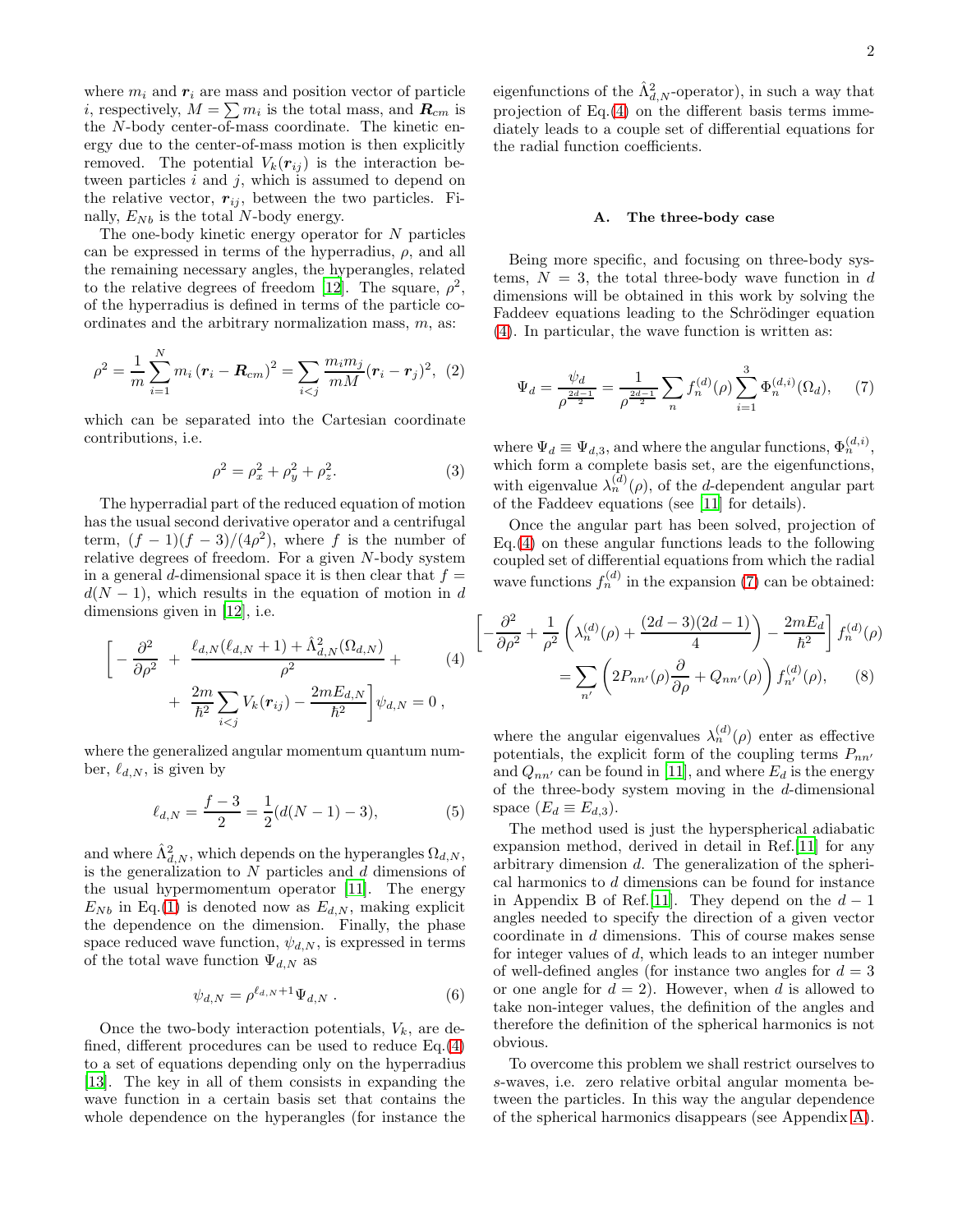# <span id="page-2-0"></span>III. HARMONIC CONFINEMENT

The method presented in the previous section appears as an alternative to the natural way of confining an Nparticle system, which is to put it under the effect of an external potential that forces the particles to move in a limited region of space. Therefore, from the theoretical point of view, the problem to be solved is just the one given in Eq.[\(1\)](#page-0-1) applied in 3D, but where both the interaction between particles,  $\sum_{i < j} V_k$ , and the trap potential,  $V_{trap}$ , have to be included.

An important point to keep in mind is that the energy  $E_{Nb}$  in Eq.[\(1\)](#page-0-1) is now the total N-body energy, in such a way that the energy of the squeezed system requires subtraction of the (diverging for  $d \to 2$ ) zero-point energy of an N-body system trapped by the potential  $V_{tran}$ .

In this work we shall consider an external harmonic oscillator potential acting along the z-direction. The frequency of the potential will be written as:

<span id="page-2-7"></span>
$$
\omega = \frac{\hbar}{m_{\omega}b_{ho}^2},\tag{9}
$$

where  $m_{\omega}$  is some arbitrary mass, and  $b_{ho}$  will be referred to as the harmonic oscillator length parameter. Obviously, the smaller  $b_{ho}$  the more confined the particles, and, eventually, for  $b_{ho} = 0$  the particles can move only in a 2D-space.

The relative trap potential (the center-of-mass part is separated and omitted) can therefore be written as

<span id="page-2-1"></span>
$$
V_{trap} = \frac{1}{2}\omega^2 \sum_{i=1}^{N} m_i (z_i - Z_{cm})^2, \qquad (10)
$$

where  $z_i$  and  $Z_{cm}$  are the z-components of  $r_i$  and  $R_{cm}$ , respectively, and where  $Z_{cm}$ , together with the kinetic energy term  $\hbar^2 \Delta_{\mathbf{R}_{cm}}/2M$  in Eq.[\(1\)](#page-0-1), is introduced to remove the contribution from the center-of-mass motion.

The squeezing potential can be written in a more compact way as

<span id="page-2-2"></span>
$$
V_{trap} = \frac{1}{2}m\omega^2 \rho_z^2, \qquad (11)
$$

where  $m$  is the arbitrary normalization mass introduced in Eq.[\(2\)](#page-1-2), and  $\rho_z^2$  refers to the z-contribution of the square of the generalized hyperradius vector size defined in Eqs. $(2)$  and  $(3)$ .

For this particular case, and making more specific the discussion above, the energy of the squeezed system is given by  $E_{ext} = E_{Nb} - E_{ho}$ , where  $E_{ho} = (N-1)\hbar\omega/2$ is the zero-point energy in the one dimensional squeezed oscillator for the  $N-1$  relative degrees of freedom.

#### <span id="page-2-8"></span>A. The three-body case

Let us focus now on the three-body case, and let us assume an external harmonic oscillator one-body squeezing potential which, as in Eqs. $(10)$  and  $(11)$ , acts along

the z-axis. From the definition of the  $x$  and  $y$  Jacobi coordinates [\[11\]](#page-12-9), it is not difficult to see that the trap potential felt by the three particles can be written as:

<span id="page-2-3"></span>
$$
\frac{1}{2}\omega^2 \sum_{i=1}^3 m_i r_i^2 \cos^2 \theta_i = \frac{1}{2}m\omega^2 x^2 \cos^2 \theta_x +
$$
 (12)  
 
$$
+\frac{1}{2}m\omega^2 y^2 \cos^2 \theta_y + \frac{1}{2}M\omega^2 R_{cm}^2 \cos^2 \theta_{cm},
$$

where  $\theta_x$  and  $\theta_y$  are the polar angles associated to the  $x$ and y Jacobi coordinates, respectively.

Therefore, after removal of the three-body center of mass motion the total trap potential takes the form:

<span id="page-2-4"></span>
$$
V_{trap}(x, y, \theta_x, \theta_y) = \frac{1}{2} m \omega^2 x^2 \cos^2 \theta_x + \frac{1}{2} m \omega^2 y^2 \cos^2 \theta_y,
$$
\n(13)

which is nothing but the particularization to three particles of Eq. $(11)$ .

A more convenient way of writing the trap potential can be obtained by working from the beginning in the three-body center-of-mass. This means that all coordinates are measured relative to the center-of-mass,  $\mathbf{R}_{cm}$ . In turn, this implies that the coordinate  $r_i - R_{cm}$  corresponding to particle i is proportional to the  $y$ -Jacobi coordinate in the Jacobi set  $i$ . Formally, we can then insert  $\mathbf{R}_{cm} = 0$ , and in the center-of-mass system arrive at, see [\[11\]](#page-12-9)

$$
\boldsymbol{r}_i = \sqrt{\frac{m}{m_i}} \sqrt{\frac{m_j + m_k}{m_i + m_j + m_k}} \boldsymbol{y}_i, \tag{14}
$$

from which the potential in Eq. $(12)$ , or Eq. $(13)$ , can also be written as:

<span id="page-2-6"></span>
$$
V_{trap} = \sum_{i=1}^{3} V_{trap}^{(i)} = \frac{1}{2} m\omega^2 \sum_{i=1}^{3} \frac{m_j + m_k}{m_i + m_j + m_k} y_i^2 \cos^2 \theta_{y_i}.
$$
\n(15)

This last form of the squeezing potential is particularly useful when, instead of solving directly the Schrödinger equation [\(1\)](#page-0-1), the equation is split into its three Faddeev components.

The numerical procedure will be the same as the one shown in the previous section, i.e., we solve the Faddeev equations in coordinate space by means of the hyperspherical adiabatic expansion method described in [\[11\]](#page-12-9). The full calculation is now performed in 3D, and therefore the three-body wave function will be written as in Eq.[\(7\)](#page-1-1) but with  $d = 3$ , that is:

<span id="page-2-5"></span>
$$
\Psi_{ext} = \frac{1}{\rho^{5/2}} \sum_{n} f_n(\rho) \sum_{i=1}^{3} \Phi_n^{(i)}(\rho, \Omega_i), \tag{16}
$$

where  $\rho$  is the hyperradius and  $\Omega_i$  collects the five hyperangles associated to the Jacobi coordinates  $\{x_i, y_i\},$ where  $i$  runs over the three possible Jacobi sets [\[11\]](#page-12-9).

Again, the angular functions  $\Phi_n^{(i)}$  are obtained as the eigenfunctions of the angular part of the Faddeev equations, and, as in the previous section, the radial wave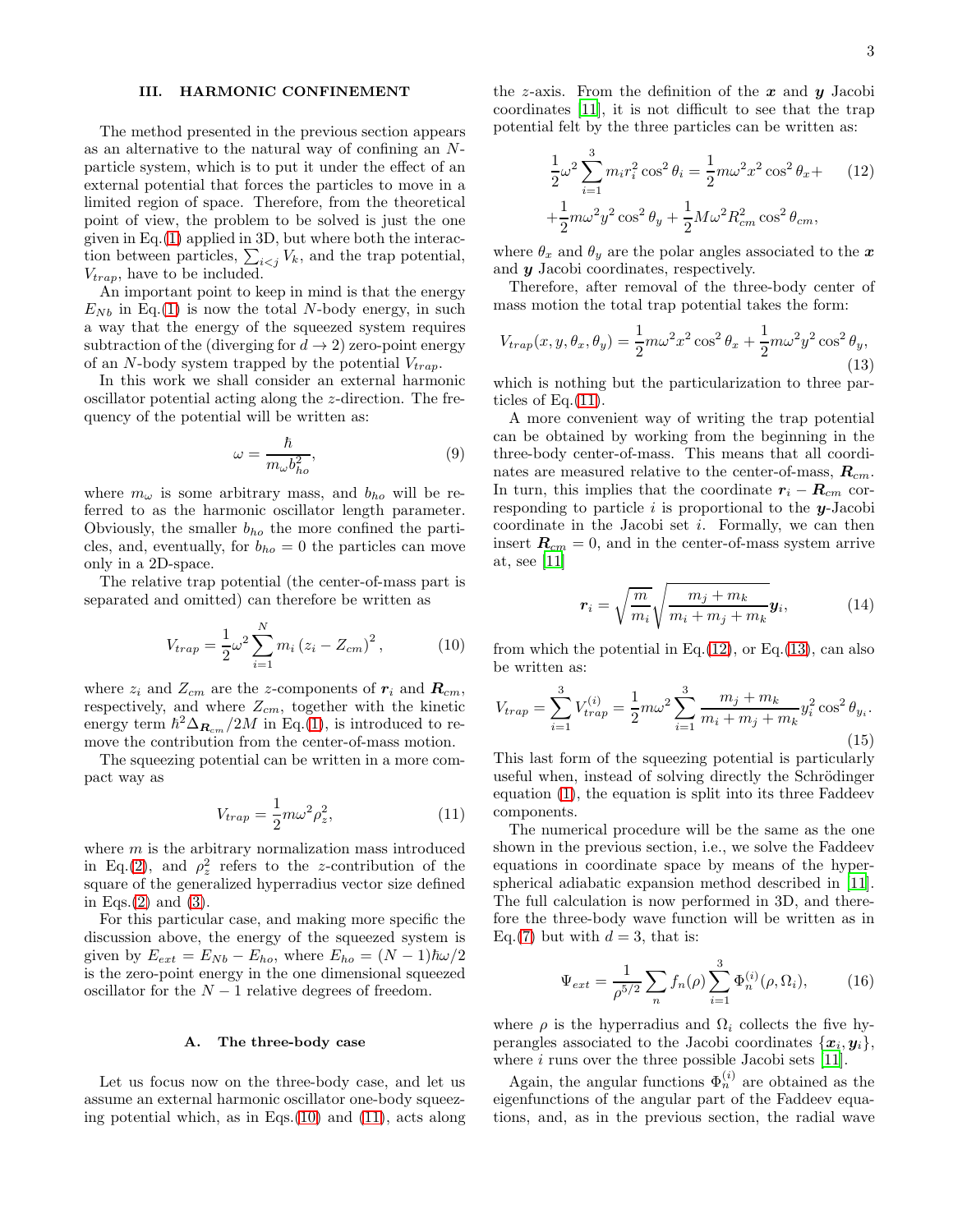functions  $f_n(\rho)$  in the expansion Eq.[\(16\)](#page-2-5) are obtained after solving the coupled set of radial equations [\(8\)](#page-1-4), but now particularized for  $d = 3$ . The energy obtained in this way,  $E_{3b}$ , is the total energy, system plus external field, in such a way that the energy of the confined system will be obtained after subtraction of the harmonic oscillator energy, i.e.,  $E_{ext} = E_{3b} - E_{ho}$ , which in our case of squeezing two coordinates along one direction, see Eq.[\(13\)](#page-2-4), means  $E_{ext} = E_{3b} - \hbar \omega$ .

As shown in [\[11\]](#page-12-9), the angular functions  $\Phi_n^{(i)}$  are obtained after expanding them in terms of the hyperspherical harmonics. Calculation of the  $\rho$ -dependent coefficients in this expansion requires calculation of the matrix elements of the full potential in between all the hyperspherical harmonics included in the basis set. Due to the presence of the squeezing term [\(15\)](#page-2-6), the calculation of these matrix elements involves calculation of the integral

<span id="page-3-1"></span>
$$
W_{\ell_x \ell_y L M}^{\ell'_x \ell'_y L'M'} = \int d\Omega_x d\Omega_y \left[ Y_{\ell_x}^*(\Omega_x) \otimes Y_{\ell_y}^*(\Omega_y) \right]^{LM} \times \cos^2 \theta_y \left[ Y_{\ell_x}(\Omega_x) \otimes Y_{\ell_y}(\Omega_y) \right]^{L'M'}, \qquad (17)
$$

where  $\ell_x$  and  $\ell_y$  are the orbital angular momenta associated to the Jacobi coordinates  $x$  and  $y$ , respectively, which couple to the total angular momentum L. For simplicity in the notation, we have assumed spinless particles, although the generalization to particles with nonzero spin is straightforward.

The integral in Eq.[\(17\)](#page-3-1) is analytical, and it takes the form:

<span id="page-3-5"></span>
$$
W_{\ell_x\ell_yL}^{\ell'_x\ell'_yL'M'} =
$$
  
\n
$$
\delta_{\ell_x\ell'_x}\delta_{MM'}\sum_{\tilde{L}}(-1)^{\ell_x+M}(2\tilde{L}+1)\hat{L}\hat{L'}\hat{\ell}_y\hat{\ell}'_y\begin{pmatrix} 1 & 1 & \tilde{L} \\ 0 & 0 & 0 \end{pmatrix}^2
$$
  
\n
$$
\times \begin{pmatrix} \ell_y & \tilde{L} & \ell'_y \\ 0 & 0 & 0 \end{pmatrix} \begin{pmatrix} L & \tilde{L} & L' \\ -M & 0 & M \end{pmatrix} \begin{Bmatrix} L & \tilde{L} & L' \\ \ell'_y & \ell_x & \ell_y \end{Bmatrix}, \quad (18)
$$

where  $\hat{\ell}$  means  $\sqrt{2\ell+1}$ .

Therefore, the integral Eq.[\(17\)](#page-3-1), or, in other words, the trap potential Eq.[\(15\)](#page-2-6), mixes the relative angular momenta  $\ell_y$  and  $\ell'_y$ , and the total angular momenta L and  $L'$ , which is then not a good quantum number (unless the trap potential is equal to zero). The projections  $M$  and  $M'$  are not mixed, and its conserved value determines the 2D angular momentum after an infinite squeezing of the particles along the z-axis.

In this work we shall consider the case of three identical spinless bosons, and for the case of no squeezing only s-waves will be considered. In other words, in 3D the system will have quantum numbers  $L = 0$  and  $M = 0$ , which implies that, all along the squeezing process, the conserved quantum number M will be equal to 0.

## <span id="page-3-0"></span>IV. TRAP VERSUS d-PARAMETER

The practical use of the d-formalism described in Section [II](#page-0-0) depends on how to relate to parameters used in the laboratory setup. A universal connection was established for any two-body system squeezed from three to two dimensions by an external one-body oscillator field [\[9,](#page-12-8) [10\]](#page-12-7). The provided relationship then allows to use the parameter d in the calculation and uniquely relate to an oscillator frequency or length parameter, or in principle vice versa.

We would like to generalize to three-body systems, but the degrees of freedom and related structures are now much larger. To begin this search we start with the very general formulation of N two-body interacting particles. As described in the previous two sections, the controlling equations are described in terms of hyperspherical coordinates, where the hyperradius is the most important coordinate in a widely applicable expression. The reason is that, if the hyperangles were important, the internal Nbody structure would influence the connection. This in turn can only appear through a complicated interpretation of the "spherical" wave function in the d-calculation.

To understand the relation between  $d$  and  $b_{ho}$  a little better, we use a simple model with an oscillator as the internal two-body interaction. Therefore, the sum of the two-body interactions entering in Eqs.[\(1\)](#page-0-1) and [\(4\)](#page-1-0) takes the form:

<span id="page-3-4"></span>
$$
\sum_{i < j} V_k(\mathbf{r}_{ij}) = \frac{\omega_{pp}^2}{2M} \sum_{i < j} m_i m_j (\mathbf{r}_i - \mathbf{r}_j)^2 \qquad (19)
$$
\n
$$
= \frac{1}{2} m \omega_{pp}^2 \rho^2 \,,
$$

where Eq.[\(2\)](#page-1-2) has been used, and where  $\omega_{pp}$  describes the strength of the given particle-particle interaction.

Eqs.[\(1\)](#page-0-1) and [\(4\)](#page-1-0) are then pure harmonic oscillator equations, and the corresponding energy solutions for the dcalculation and the calculation with external field, respectively, are [\[3](#page-12-2)]

<span id="page-3-2"></span>
$$
E_d = \hbar \omega_{pp} (\ell_{d,N} + 3/2) = \frac{1}{2} d(N - 1) \hbar \omega_{pp}
$$
 (20)

where Eq.[\(5\)](#page-1-5) has been used, and

<span id="page-3-3"></span>
$$
E_{ext} = \hbar \omega_{pp} (N-1)
$$
\n
$$
+ \frac{(N-1)}{2} \hbar \sqrt{\omega_{pp}^2 + \omega^2} - \hbar \omega \frac{(N-1)}{2},
$$
\n(21)

where the first term is from the two non-squeezed perpendicular directions, the second term is from the squeezed direction, and the last term removes the diverging zeropoint energy. The factor  $N-1$  on all terms refer to the number of relative degrees of freedom for  $N$  particles. The two limits of  $\omega = 0$  and  $\omega = \infty$  produce the oscillator results corresponding to  $d = 3$  and  $d = 2$ .

If the two procedures are assumed to be equivalent, we then must have that the expressions in Eqs.[\(20\)](#page-3-2) and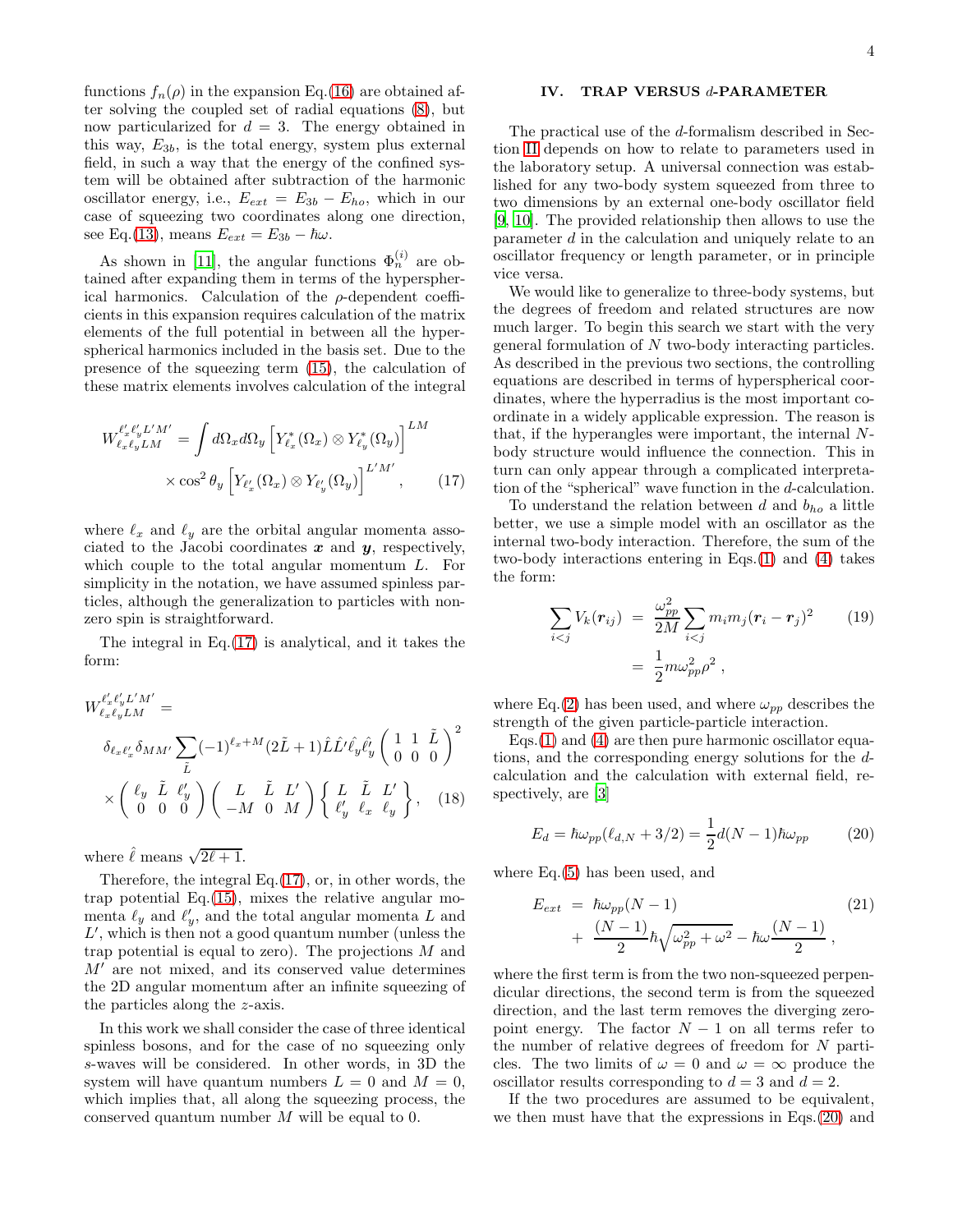[\(21\)](#page-3-3) have to be equal, which after division throughout by  $\hbar\omega_{pp}$  results in

<span id="page-4-4"></span>
$$
d = 2 + \sqrt{1 + \omega^2/\omega_{pp}^2} - \omega/\omega_{pp}, \qquad (22)
$$

and

<span id="page-4-1"></span>
$$
\frac{\omega}{\omega_{pp}} = \frac{b_{pp}^2}{b_{ho}^2} = -\frac{(d-1)(d-3)}{2(d-2)} ,
$$
 (23)

where  $b_{pp}^2 = \hbar/(m\omega_{pp})$  and  $m_\omega$  in Eq.[\(9\)](#page-2-7) is taken  $m_\omega =$ m. This relation is independent of the number of particles,  $N$ , and it is only an average estimate where all structure is absent. This observation is perhaps enhanced by having three identical bosons in the ground state.

The relation given in Eq.[\(23\)](#page-4-1) reveals the correct limit at the initial and final dimensions, that means the squeezing length  $b_{ho}$  approaches infinity or zero, respectively, for the cases of no squeezing  $(d = 3)$  or infinite squeezing  $(d = 2)$ . Also these results and conclusions could be achieved from working directly with the special cases of the present interest  $N = 2$  and 3.

When using the harmonic oscillator two-body poten-tials in Eq.[\(19\)](#page-3-4), beside the energies Eqs.[\(20\)](#page-3-2) and [\(21\)](#page-3-3), the wave functions, solutions of Eqs. $(1)$  and  $(4)$ , are also available for the two methods. They are very different in structure, since one is spherical but in d dimensions, and the other is deformed in three dimensions. The ground states are Gaussians in both cases corresponding to oscillators.

In particular, for the d-calculation, the N-body ground state oscillator wave function,  $\Psi_{N,d}$ , is a Gaussian, which is

<span id="page-4-2"></span>
$$
\Psi_{d,N} \propto \exp\left(-\frac{\rho^2}{2b_{pp}^2}\right),\tag{24}
$$

where  $b_{pp}$ , as defined below Eq.[\(23\)](#page-4-1), is the oscillator length associated to the two-body interaction [\(19\)](#page-3-4).

Similarly, for the case of confinement with an external field, the ground state oscillator wave function,  $\Psi_{ext}$ , is also a Gaussian:

<span id="page-4-3"></span>
$$
\Psi_{ext} \propto \exp\left(-\frac{\rho_{\perp}^2}{2b_{\perp}^2}\right) \exp\left(-\frac{\rho_z^2}{2b_z^2}\right),\tag{25}
$$

where the oscillator lengths are

<span id="page-4-5"></span>
$$
b_z^2 = \frac{\hbar}{m\sqrt{\omega_{pp}^2 + \omega^2}},\tag{26}
$$

coming from the combination of the two-body and the squeezing oscillators acting along the z-axis, and

<span id="page-4-6"></span>
$$
b_{\perp}^2 = b_{pp}^2 = \frac{\hbar}{m\omega_{pp}},\tag{27}
$$

which results from the two-body oscillator acting on the plane perpendicular to the z-axis, and where  $\rho_{\perp}$  and  $\rho_z$ are defined as:

<span id="page-4-8"></span>
$$
\rho_{\perp}^2 = x_{\perp}^2 + y_{\perp}^2; \qquad \rho_z^2 = x_z^2 + y_z^2, \qquad (28)
$$

with  $\{x_z, y_z\}$  and  $\{x_{\perp}, y_{\perp}\}$  being, respectively, the z and perpendicular components of the Jacobi coordinates  $\{x,y\}.$ 

Assuming equality between the wave functions in Eqs.[\(24\)](#page-4-2) and [\(25\)](#page-4-3) from the two methods we infer that the perpendicular length scale should remain unchanged, while the z-direction should change from  $b_{pp}$  to  $b_z$ . This results in a deformation along the z-axis of the d-wave function that reproduces the one of the external field. The deformation obviously depends on  $d$  or confinement as expressed through Eq. $(22)$  and Eqs. $(26)$  and  $(27)$ .

These ground state wave functions are exact for oscillators, and the large-distance is asymptotically correct as soon as an oscillator confining trap is used. On the other hand, with the d-method the asymptotic wave function for a bound state is falling off exponentially outside the determining short-range potential.

A more appropriate short-range interaction than the oscillator could clearly be found, e.g. a gaussian of finite range. Instead we shall in the next section elaborate and improve on the above approximations.

#### <span id="page-4-0"></span>V. THE d-DIMENSIONAL WAVE FUNCTION

Let us now compare the two three-body wave functions,  $\Psi_d$  in Eq.[\(7\)](#page-1-1), and  $\Psi_{ext}$  in Eq.[\(16\)](#page-2-5), each obtained with their corresponding methods. The values of the dimension,  $d$ , and the external field parameter,  $b_{ho}$ , will be such that the ground state energy is the same in both calculations.

The comparison between the two wave functions will be done following closely the procedure used in Ref.[\[10](#page-12-7)] for two-body systems. The main idea, as suggested in the previous section when making equal Eqs.[\(24\)](#page-4-2) and [\(25\)](#page-4-3), is to interpret the d-dimensional wave function,  $\Psi_d$ , as a deformed wave function in the ordinary 3D-coordinate space. The Jacobi coordinates,  $x$  and  $y$ , in d dimensions are then redefined in the 3D-space as  $\tilde{x}$  and  $\tilde{y}$ , with ordinary 3D Cartesian components. However, since the squeezing is assumed to take place along the z-axis the deformation will take place along that axis, and the zcomponents of the 3D vectors  $\tilde{x}$  and  $\tilde{y}$  will be deformed. Both Jacobi coordinates will be deformed in the same way, which amounts to assume that all the particles feel equally the squeezing.

More precisely, the modulus of the Jacobi coordinates is redefined as

<span id="page-4-7"></span>
$$
x \to \tilde{x} = \sqrt{x_{\perp}^2 + (x_z/s)^2},\tag{29}
$$

$$
y \to \tilde{y} = \sqrt{y_{\perp}^2 + (y_z/s)^2},
$$
 (30)

from which it is possible to construct the usual hyperspherical coordinates in 3D, i.e.,  $\tilde{\rho} = (\tilde{x}^2 + \tilde{y}^2)^{1/2}$ ,  $\tilde{\alpha} = \arctan(\tilde{x}/\tilde{y})$ , and  $\tilde{\Omega}_{\tilde{x}}$  and  $\tilde{\Omega}_{\tilde{y}}$  which are the polar and azimuthal angles giving the directions of  $\tilde{x}$  and  $\tilde{y}$ .

The scale parameter, s, controls the deformation of the wave function, in such a way that for  $s = 1$  the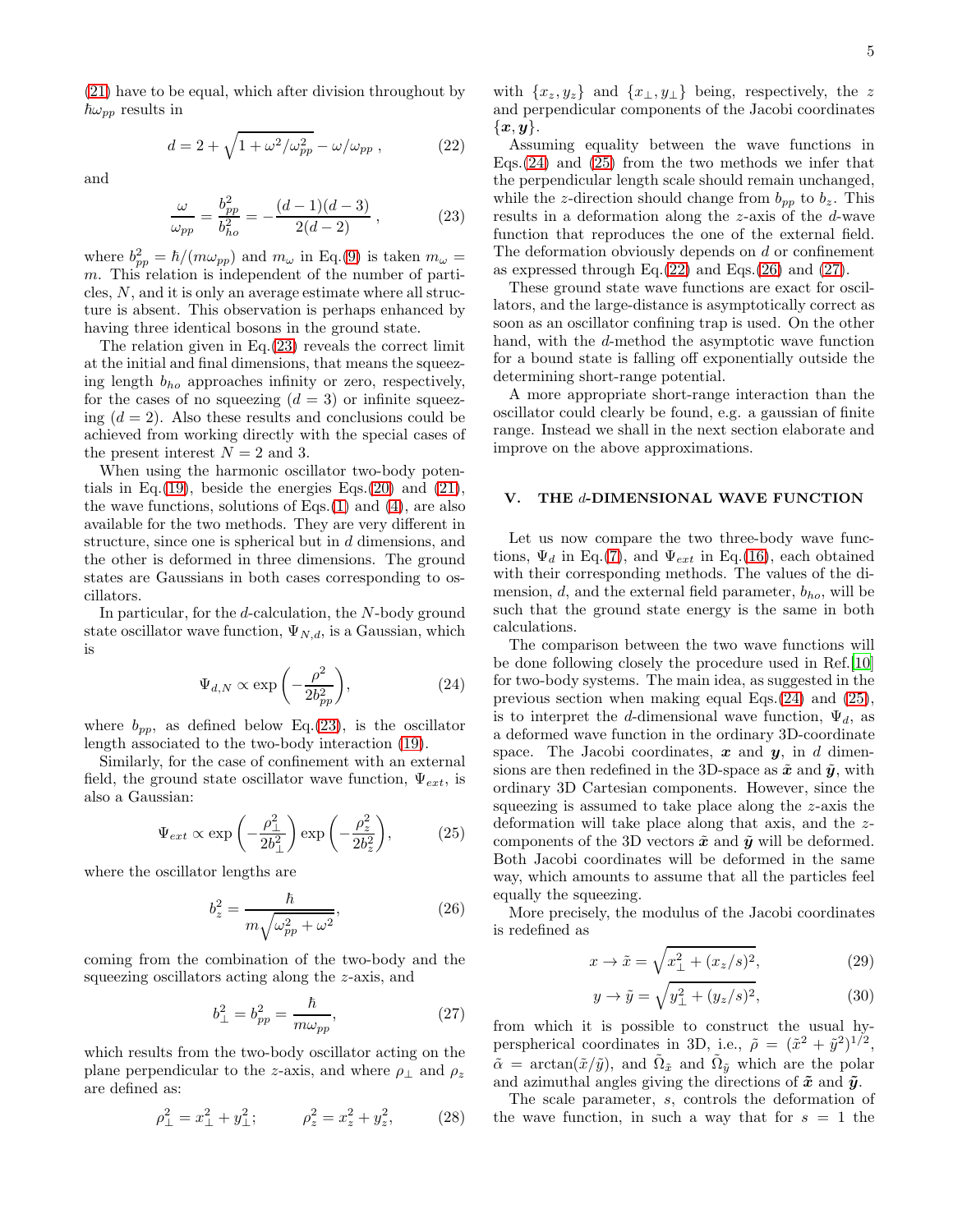wave function is not deformed, and for  $s = 0$  only  $x<sub>z</sub> =$ 0 and  $y_z = 0$  are possible, and the system is therefore fully squeezed into a 2D-space. The introduction of the parameter, s, and the interpretation of  $\Psi_d$  as a deformed wave function in 3D makes it necessary to renormalize the wave function to  $\tilde{\Psi}_d = \Psi_d/C(s)$ , where  $C(s)$  is given by:

$$
C^{2}(s) = \int d^{3}x d^{3}y |\Psi_{d}(x_{\perp}, x_{z}, y_{\perp}, y_{z}, s)|^{2}.
$$
 (31)

As in Ref.[\[10](#page-12-7)], the wave functions,  $\Psi_{ext}$  and  $\tilde{\Psi}_d$ , are compared through their overlap, i.e.,

<span id="page-5-1"></span>
$$
\mathcal{O}(s) = \int d^3x d^3y \Psi_{ext}^*(\boldsymbol{x}, \boldsymbol{y}) \tilde{\Psi}_d(x_\perp, x_z, y_\perp, y_z, s), \quad (32)
$$

which can be used as a measure of the accuracy of the scaling interpretation of the initially spherical ddimensional wave function. The scale parameter could temptingly be extracted as the value of s maximizing  $\mathcal{O}(s)$ .

The deformation choice described by Eqs.[\(29\)](#page-4-7) and [\(30\)](#page-4-7) is just an estimate of the actual wave function deformation, where the scale factor is taken to be constant. Other different choices are certainly possible, like for instance considering the scale factor, s, a function of  $x_z$  and  $y_z$ . In any case the overlap described in Eq.[\(32\)](#page-5-1) must be smaller than 1. As a general rule, the smaller the squeezing the closer to 1 the overlap, or, in other words, the better the deformation interpretation as expressed in Eqs.[\(29\)](#page-4-7) and [\(30\)](#page-4-7).

It is worth emphasizing that the overlap must be unity in both limits of 3D (no squeezing) and 2D (infinite squeezing). In 3D it is obvious, since both wave functions are solution of the same equation, Eq.[\(4\)](#page-1-0), for  $N = 3$  and  $d = 3$ . The maximum overlap between the two solutions will then obviously be equal to 1, and no deformation of the *d*-wave function will be necessary (i.e.,  $s = 1$ ). In 2D the wave functions from the two methods must also be identical, since they are solutions to the same problem in two dimensions no matter how they are obtained. The maximum overlap is then again equal to 1 but now corresponding to  $s = 0$ . As it will be shown, the problem in this case is the difficulty in reaching this limit with the external squeezing potential.

The similarity between the two wave functions,  $\Psi_{ext}$ and  $\tilde{\Psi}_d$ , can be visualized by expanding  $\tilde{\Psi}_d$  in terms of the angular eigenfunctions,  $\Phi_n^{(i)}(\rho,\Omega)$ , used to expand  $\Psi_{ext}$  in Eq.[\(16\)](#page-2-5), i.e.,

<span id="page-5-4"></span>
$$
\tilde{\Psi}_d(x_\perp, x_z, y_\perp, y_z, s) = \frac{1}{\rho^{5/2}} \sum_n \tilde{f}_n^{(d)}(\rho, s) \sum_{i=1}^3 \Phi_n^{(i)}(\rho, \Omega_i),
$$
\n(33)

which, due to the orthogonality of the angular functions, leads to:

<span id="page-5-3"></span>
$$
\tilde{f}_n^{(d)}(\rho, s) = \rho^{5/2} \int d\Omega \Phi_n^*(\rho, \Omega) \tilde{\Psi}_d(x_\perp, x_z, y_\perp, y_z, s),
$$
\n(34)

where  $\Phi_n = \sum_i \Phi_n^{(i)}$  and  $d\Omega$  is the usual phase-space associated to the hyperangles for three particles in three dimensions. The difference between the  $\Psi_{ext}$  and  $\tilde{\Psi}_d$  is then due exclusively to the different behavior of the radial wave functions  $f_n(\rho)$  and  $\tilde{f}_n^{(d)}(\rho)$ .

After this interpretation of the d-dimensional wave function, based on Eqs. $(29)$  and  $(30)$ , we have that the wave function Eq.  $(24)$ , obtained for the harmonic oscillator two-body interaction Eq.[\(19\)](#page-3-4), can be understood as an ordinary 3D wave function, which has the largedistance asymptotic behavior:

$$
\tilde{\Psi}_{d,N} \propto \exp\left(-\frac{\tilde{\rho}^2}{2b_{pp}^2}\right) = \exp\left(-\frac{\rho_\perp^2}{2b_{pp}^2}\right) \exp\left(-\frac{\rho_z^2}{2s^2b_{pp}^2}\right),\tag{35}
$$

where  $\rho_{\perp}$  and  $\rho_z$  are given in Eq.[\(28\)](#page-4-8).

For this wave function to equal that of Eq.[\(25\)](#page-4-3), obtained with an external field, and keeping in mind that  $b_{pp} = b_{\perp}$ , it is simple to see that we must have:

$$
\frac{1}{s^2} = \frac{b_{pp}^2}{b_z^2} = \sqrt{1 + \frac{\omega^2}{\omega_{pp}^2}},
$$
\n(36)

where Eqs.[\(26\)](#page-4-5) and [\(27\)](#page-4-6) have been used.

Making now use of Eq.[\(23\)](#page-4-1), we finally obtain a crude estimate of the relation between the scale parameter, s, the squeezing harmonic oscillator parameter,  $b_{ho}$ , and the dimension d:

<span id="page-5-2"></span>
$$
\frac{1}{s^2} = \frac{b_{pp}^2}{b_z^2} = \sqrt{1 + \frac{b_{pp}^4}{b_{ho}^4}} = \sqrt{1 + \left(\frac{(d-1)(d-3)}{2(d-2)}\right)^2}.
$$
\n(37)

This estimate is clearly very simple but at the same time independent of any details referring to the squeezing process. Thus it must necessarily be an approximation when applied to large squeezing corresponding to distances influenced by the short-range interaction.

## <span id="page-5-0"></span>VI. RESULTS: TWO-BODY POTENTIALS

In this work we shall consider three identical spinless bosons. This is a particularly simple case, since the three terms of the confining potential Eq.[\(15\)](#page-2-6) are then identical. This fact has the advantage that with the proper choice of the energy and length units the equations of motion become independent of the mass of the particles. For three different masses the dependence of the squeezing potential on the mass ratios becomes unavoidable.

In particular, we shall take  $m_\omega$  in Eq.[\(9\)](#page-2-7) and the normalization mass,  $m$ , used to construct the Jacobi coordinates equal to each other, and equal to the mass of each of the particles. The length unit will be some length characterizing the boson-boson potential, which in our case will be the range, b, of the short-range interaction acting between them. The energy unit will be taken equal to  $\hbar^2/mb^2$ . When this is done, the dependence on m of Eqs.[\(1\)](#page-0-1) and [\(4\)](#page-1-0), or equivalently, of Eq. $(8)$ , disappears.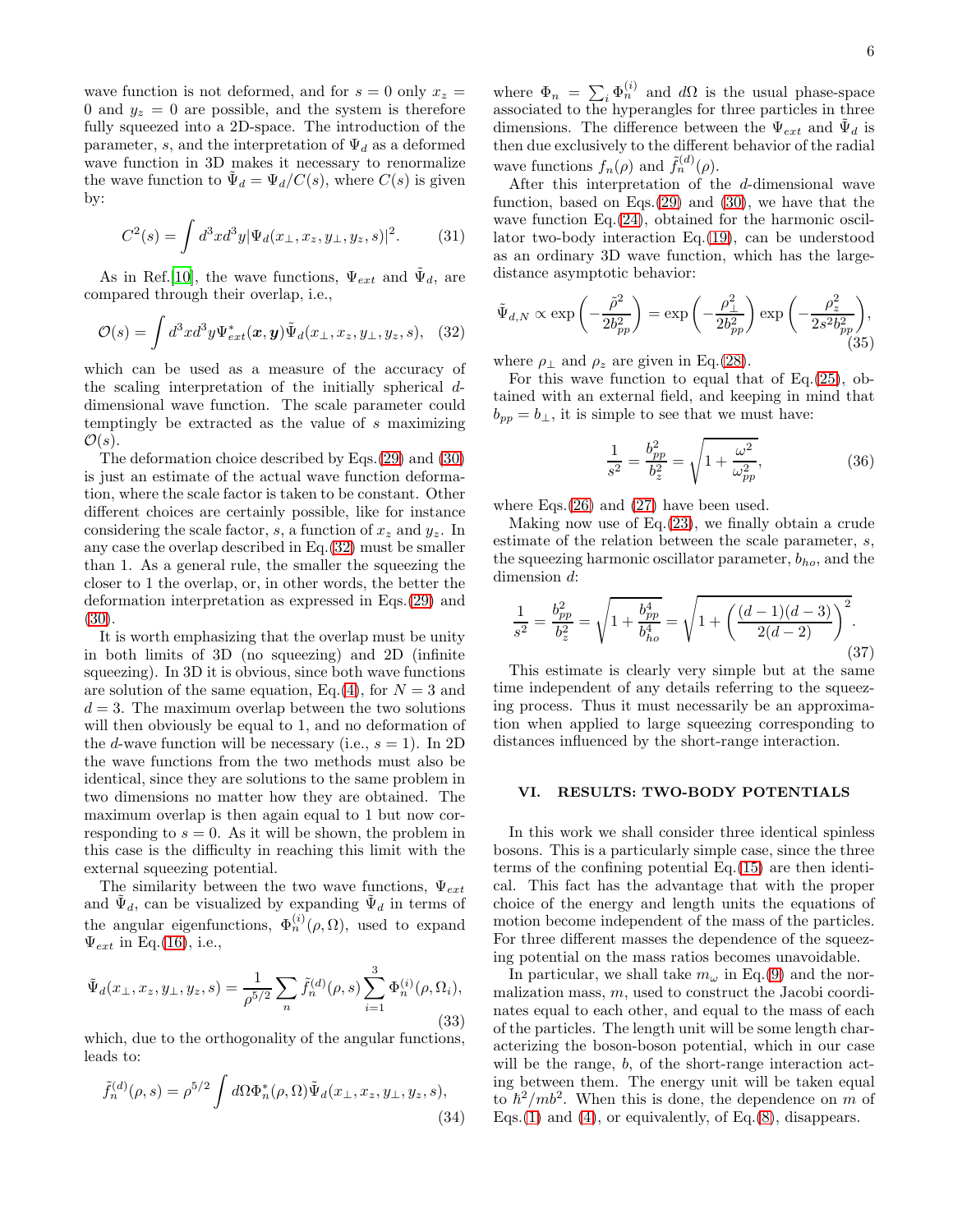| Pot.  | $\overline{S}$ | $L_{2D}^{(\overline{2bd})}$ | $a_{2D}$ | $E^{(\overline{2bd})}_{^3D}$        | $a_{3D}$ |
|-------|----------------|-----------------------------|----------|-------------------------------------|----------|
| $A_g$ | $-2.86$        | $-0.538$                    | 1.883    | $-3.301 \cdot 10^{-3}$              | 18.122   |
| $B_g$ | $-14.50$       | $-7.918$                    | 3.916    | $-5.075$                            | $-0.201$ |
|       |                | $-0.134$                    |          |                                     |          |
| $A_m$ | 0.95           | $-0.148$                    |          | $3.536 -3.751 \cdot 10^{-3} 18.122$ |          |
| $B_m$ | 3.34           | $-1.327$                    | 19.783   | $-0.665$                            | $-0.201$ |
|       |                | $-3.971 \cdot 10^{-3}$      |          |                                     |          |

<span id="page-6-1"></span>Table I: Strengths, S, of the Gaussian  $(A_g \text{ and } B_g)$  and Morse  $(A_m \text{ and } B_m)$  two-body potentials used in this work. For each of them we give the binding energy of the existing two-body bound states in 2D,  $E_{2D}^{(2bd)}$ , and in 3D,  $E_{3D}^{(2bd)}$ , as well as the corresponding 2D and 3D scattering lengths,  $a_{2D}$  and  $a_{3D}$ . The energies and lengths are given in units of  $\hbar^2 / mb^2$  and b, respectively, where  $m$  is the mass of each particle, and  $b$  is the range of the interaction.

In this work we shall consider two different shapes for the two-body potentials, a Gaussian potential and a Morse-like potential. After choosing the range of the interaction as length unit, these two potentials can be written as  $Se^{-r^2}$  and  $S(e^{-2r} - 2e^{-r})$ , respectively. For each shape we have taken two different potentials, whose corresponding strengths are given in the second column of Table [I.](#page-6-1) These potentials give rise to a series of bound two-body states in 2D and 3D, whose corresponding binding energies,  $E_{2D}^{(2bd)}$  and  $E_{3D}^{(2bd)}$ , are given in third and fifth columns of the Table, respectively. In the fourth and sixth columns we give for each potential the scattering length in 2D,  $a_{2D}$ , and in 3D,  $a_{3D}$ , see ref.[\[11](#page-12-9)] for definitions.

The Gaussian and Morse potentials will be called potentials  $A_g$ ,  $B_g$ , and  $A_m$ ,  $B_m$ , respectively. The main difference between them is the number of two-body bound states in two and three dimensions. Potentials A have the same number of bound states, one, in 2D and 3D, whereas potentials B have one bound state in 3D, but two in 2D. Note that potentials  $A_g$  and  $A_m$ , and  $B_g$  and  $B_m$ , have the same value of the three-dimensional scattering length  $a_{3D}$ . Potentials A have a large value of  $a_{3D}$ , which is reflected in the small binding of the 3D ground state. Potentials B have a quite modest and negative value of  $a_{3D}$ , which indicates that the first excited state, although unbound, is not very far from the threshold. Potential  $B_m$  has a positive large value of  $a_{2D}$ , responsible for the little binding of the first excited two-body state. Potentials A are the ones called Potentials II in Ref.[\[10](#page-12-7)], although in this work the length unit is a factor of two smaller than the one used in [\[10](#page-12-7)].

### <span id="page-6-0"></span>VII. RESULTS: EXTERNAL FIELD CASE

As mentioned several times already, the most direct way to investigate particle confinement consists in including the external potential into the problem to be solved. In our case this means to solve the three-body problem as described in Sect. [III A,](#page-2-8) where the squeezing potential



<span id="page-6-2"></span>Figure 1: For the Gaussian potential  $A_q$  and an external squeezing harmonic oscillator field, we show the three-body ground state binding energy,  $E_{ext} = E_{3b} - E_{ho}$ , as a function of the maximum  $\ell_y$ -value,  $\ell_{max}$ , used on each Jacobi set. The results with different values of the squeezing parameter  $b_{ho}$ are shown. The lower and higher horizontal dashed lines indicate the 2D and 3D energies, respectively. The energy is in units of  $\hbar^2 / mb^2$ , where m is the mass of each particle and b is the range of the interaction.

enters explicitly.

However, this method presents two main problems. The first one refers to the fact that, as seen in Eq.[\(18\)](#page-3-5), although  $\ell_x$  (taken equal to zero in this work) is conserved all along the squeezing process, the orbital angular momentum  $\ell_y$ , and therefore L as well, are not good quantum numbers anymore. This mixing of partial waves is introduced by the squeezing potential, and in fact, the larger the squeezing of the particles the more partial waves are needed.

This is illustrated in Fig[.1,](#page-6-2) where we show for the Gaussian potential  $A<sub>g</sub>$  in Table [I](#page-6-1) how the ground state energy,  $E_{ext} = E_{3b} - E_{ho}$ , of the confined three-body system converges as a function of  $\ell_{max}$ , where  $\ell_{max}$  refers to the maximum value of  $\ell_y = L$  included on each of the Faddeev components. The lower and higher horizontal dashed lines in the figure indicate the ground state energy after a pure 2D and a pure 3D calculation, respectively. The results are shown for different values of the squeezing parameter  $b_{ho}$ .

As we can see, for sufficiently large values of  $b_{ho}$  the convergence is very fast and just a few  $\ell_y$  components, very often only one, are enough. Eventually, for very large  $b_{ho}$  the 3D energy is recovered. With decreasing  $b_{ho}$  we observe that higher and higher values of  $\ell_{max}$  are needed. For instance, for  $b_{ho} = 0.5$  the components with  $\ell_y$  up to at least 14 are necessary to get convergence. For a sufficiently small value of  $b_{ho}$  the converged energy should eventually match the 2D-energy indicated by the lower dashed straight line in the figure.

However, to get the same kind of curve for smaller values of  $b_{ho}$  is not simple. This is due to the second problem to be faced when solving the three-body equa-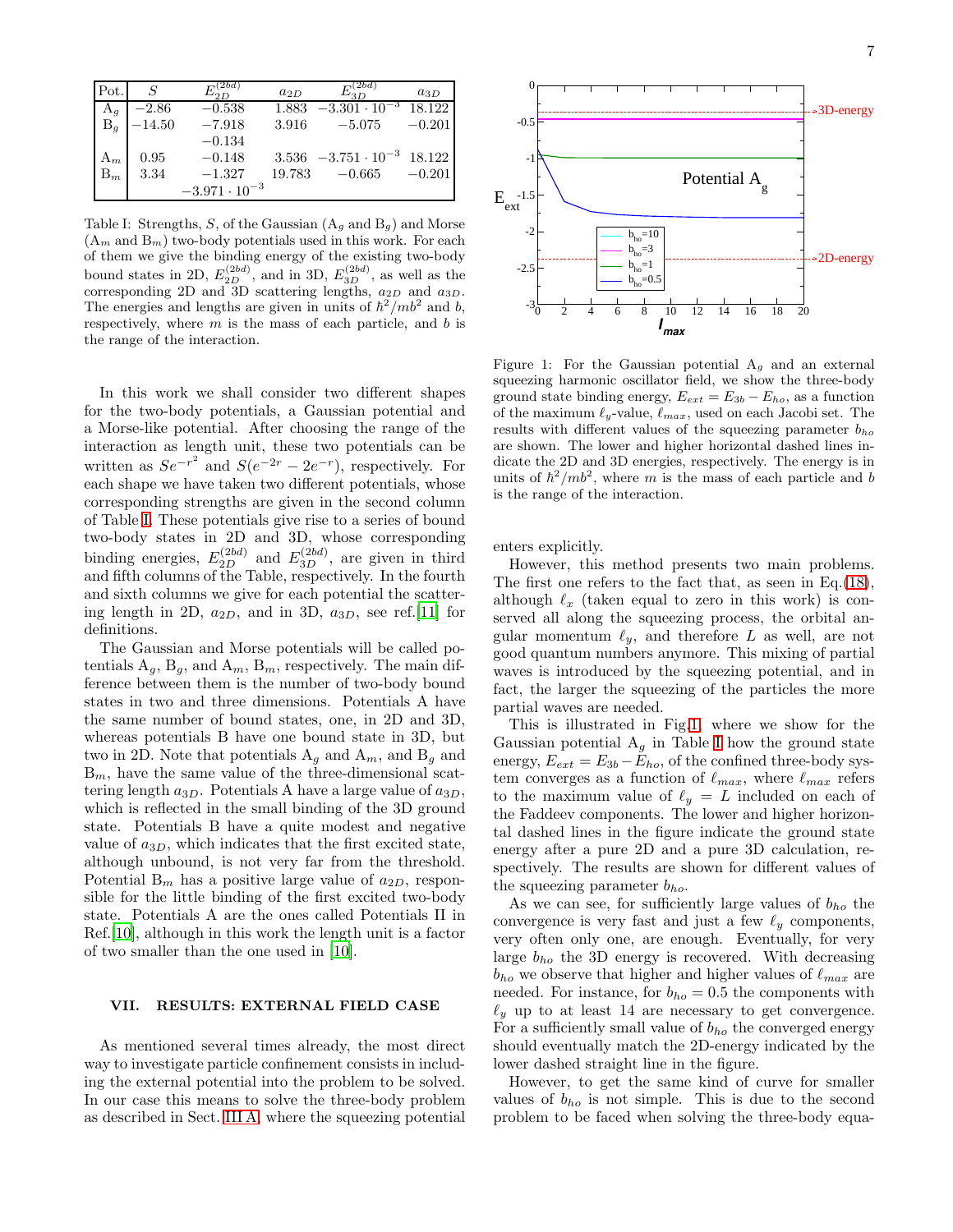

<span id="page-7-1"></span>Figure 2: Thirty lowest  $\lambda_n$ -functions for potential  $A_g$ , squeezing external harmonic oscillator field with oscillator length  $b_{ho} = 0.2$ , and  $\ell_{max} = 14$ .

tions with an external potential, which refers to the convergence of the expansion in Eq.[\(16\)](#page-2-5). The number of terms needed for convergence increases with the confinement of the particles. This should not be a big problem in itself, except for the fact that when the squeezing of the particles increases (small  $b_{ho}$ -values), the number of crossings between the different  $\lambda_n$ -functions entering in Eq.[\(8\)](#page-1-4) becomes eventually too high, which increases dramatically the computing time. This problem is actually enhanced by the fact that, as explained above, the number of required partial waves increases as well with the confinement.

As an illustration we show in Fig. [2](#page-7-1) the 30 lowest  $\lambda_n(\rho)$ functions for potential  $A_g$ ,  $b_{ho} = 0.2$ , and  $\ell_{max} = 14$ . To deal with such a huge number of crossings is very much time consuming, and makes this method rather inefficient close to 2D. Towards this limit the method of correlated gaussians [\[4\]](#page-12-3) might for example be used, although the advantage of very similar basis functions would then also disappear. The choice is then between using different methods in the two limits or the same method with inherent loss of efficiency in one of the limits.

The conclusion is therefore that to include explicitly the external potential as described in Section [III A](#page-2-8) is not very convenient in the case of large squeezing. To reach convergence for low values of the squeezing parameter becomes at some point too troublesome. In Fig[.3](#page-7-2) we show the computed converged energies of the three-body ground state for the four potentials given in Table [I](#page-6-1) as a function of  $b_{ho}$ . In the limit of  $b_{ho} = 0$  the 2D energies indicated by the arrows in the figure should be reached.

### <span id="page-7-0"></span>VIII. RESULTS: THE d-CALCULATION

To perform the three-body calculations as described in Section [II,](#page-0-0) where the external potential does not enter and the dimension  $d$  is treated as a parameter, is certainly much simpler than the calculations shown in the previous section. In Table [II](#page-7-3) we give the computed energies and



<span id="page-7-2"></span>Figure 3: For the case of squeezing with an external harmonic oscillator field, absolute value of the converged three-body ground state energies (in units of  $\hbar^2 / mb^2$ ) for the Gaussian potentials  $A_q$  (solid) and  $B_q$  (dashed), and the Morse potentials  $A_m$  (dot-dashed) and  $B_m$  (dot), as a function of  $b_{ho}$  (in units of the range of the interaction). The arrows indicate the 2D energy that should be reached for  $b_{ho} = 0$ .

| Pot.           | $E_{2D}$        | $r_{2D}$ | $E_{3D}$               | $r_{3D}$ |
|----------------|-----------------|----------|------------------------|----------|
| $A_g$          | $-2.373$        | 0.591    | $-0.354$               | 1.081    |
|                | $-0.556$        | 3.339    | $-6.109 \cdot 10^{-3}$ | 10.280   |
| B <sub>a</sub> | $-26.871$ 0.304 |          | $-19.426$              | 0.390    |
|                | $-14.622$ 0.518 |          | $-9.050$               | 0.632    |
|                | $-7.990$ 1.678  |          |                        |          |
| $A_m$          | $-0.644$        | 1.145    | $-0.104$               | 2.201    |
|                | $-0.160$        | 4.695    | $-4.808 \cdot 10^{-3}$ | 15.744   |
| $B_m$          | $-4.724$        | 0.613    | $-2.834$               | 0.848    |
|                | $-2.202$        | 1.220    | $-1.087$               | 1.628    |

<span id="page-7-3"></span>Table II: For  $d = 2$  and  $d = 3$ , we give the three-body energies and root-mean square radii,  $r = \langle \rho^2/3 \rangle^{1/2}$ , for all the bound states obtained with the potentials given in Table [I.](#page-6-1) The subscripts 2D and 3D refer to the results obtained for  $d = 2$  and  $d = 3$ , respectively. As done all along the text, the energies are given in units of  $\hbar^2/mb^2$ , where m is the mass of each of the particles (and the normalization mass used to construct the Jacobi coordinates), and  $b$  is the range of the two-body interaction, which is taken as length unit.

root-mean-square (rms) radii in two and three dimensions for all the three-body bound states obtained after solving the coupled Eqs.[\(8\)](#page-1-4) with the two-body potentials given in Table [I.](#page-6-1) The energies,  $E_{2D}$  and  $E_{3D}$ , and the rms values,  $r_{2D}$  and  $r_{3D}$ , refer to the results obtained with  $d = 2$  and  $d = 3$ , respectively. As we can see, whereas potentials  $A_g$ ,  $A_m$ , and  $B_m$  have the same number, two, of bound three-body states in 3D as in 2D, potential  $B_q$ has one bound state less in 3D, two, than in 2D, three.

In Fig. [4](#page-8-1) we show the absolute value of the bound three-body energies obtained with potentials  $A_q$ ,  $B_q$ ,  $A_m$ , and  $B_m$  (panels (a), (b), (c), and (d), respectively) as a function of  $(d-2)/(3-d)$ , where d is the dimension running within the range  $2 \leq d \leq 3$ . The choice of the abscissa coordinate as  $(d-2)/(3-d)$  has been made to facilitate the comparison with Fig. [3,](#page-7-2) since in both figures values of the abscissa coordinate equal to zero and infinity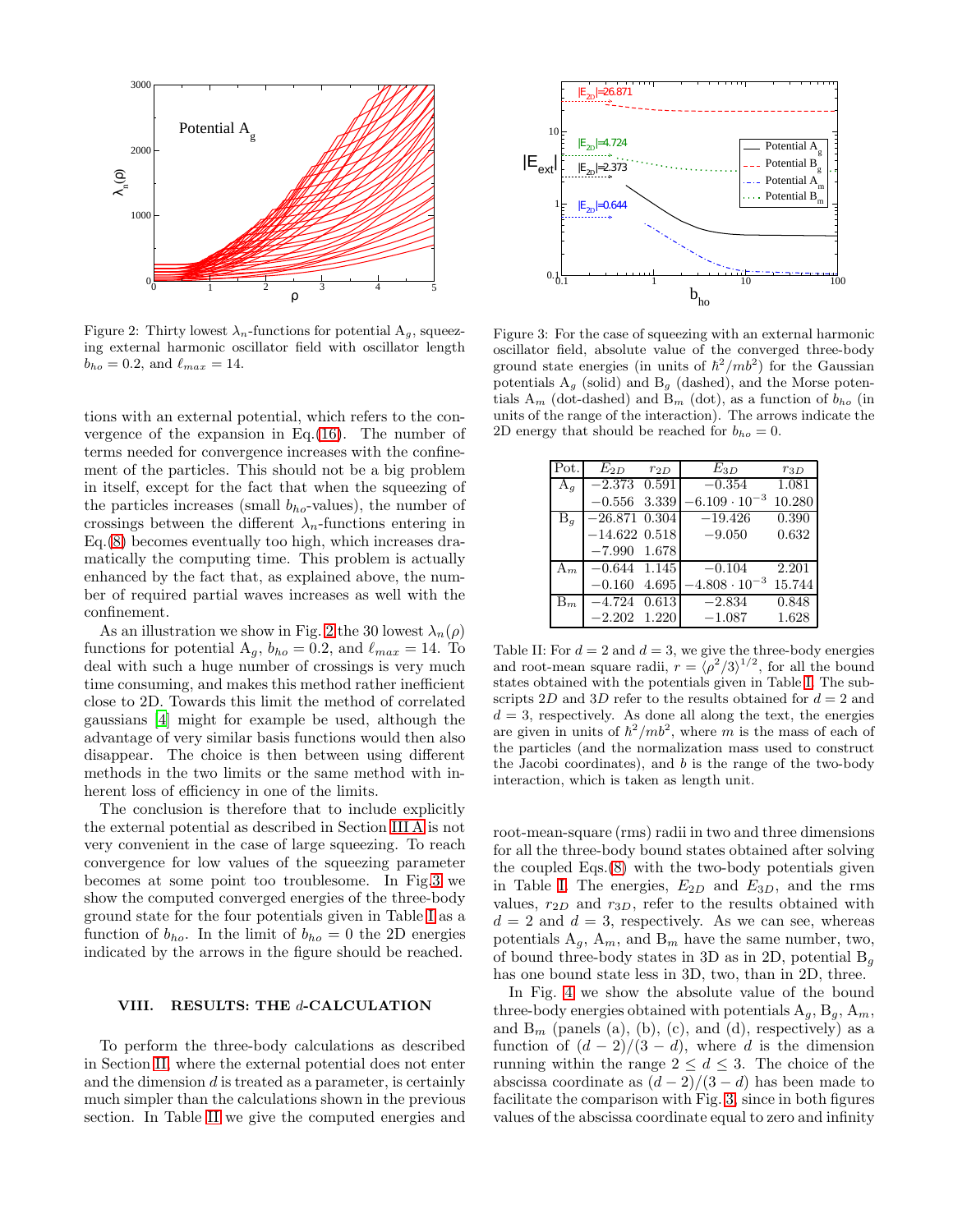

<span id="page-8-1"></span>Figure 4: With the d-method, absolute value of the bound state three-body energies obtained with potentials  $A_q$ ,  $B_q$ ,  $A_m$ , and  $B_m$  in Table [I](#page-6-1) (panels (a), (b), (c), and (d), respectively) as a function of  $(d-2)/(3-d)$  where d runs within the range  $2 \leq d \leq 3$ . For each of the potentials, the dotted blue curve is the absolute value of the lowest bound two-body state energy.

correspond, respectively, to maximum squeezing of the system into 2D and no squeezing (3D). In the figure the dotted (blue) curve shows, for each of the potentials and also as a function of  $(d-2)/(3-d)$ , the absolute value of the lowest two-body bound state energy.

As a general rule, when squeezing from  $d = 3$  to  $d = 2$ the three-body system becomes progressively more and more bound. This is clearly seen for all the potentials when moving from the right part on each panel  $(d = 3)$ to the left part  $(d = 2)$ . This is a reflection of the lower centrifugal barrier in 2D than in 3D.

In the case of potentials  $A<sub>g</sub>$  and  $A<sub>m</sub>$ , Figs. [4a](#page-8-1) and [4c](#page-8-1), the curve corresponding to the excited three-body bound state (red curve) approaches the dotted curve representing the bound two-body energy. In fact, very soon the three-body excited state is just slightly more bound than the two-body state, representing therefore a boson very weakly bound with respect to the two-body bound state.

For potential  $B_q$ , Fig. [4b](#page-8-1), a new bound state shows up for  $d \approx 2.4$ . It appears from the threshold corresponding to the bound two-body state and the third boson. From that point and up to  $d = 2$  the third three-body bound state follows closely the two-body binding energy (dotted curve). Thus, as for potentials A, the last excited state corresponds to a very weakly bound boson with respect to the two-body bound state.

For potential  $B_m$  the situation seems to be different compared to the other potentials, since in this case there is no three-body bound state approaching the two-body bound state curve (dotted curve). However, the behavior of the three-body spectrum for this potential is ac-



<span id="page-8-3"></span>Figure 5: Numerical relation between the dimension d and the harmonic oscillator parameter  $b_{ho}$  obtained after making equal  $E_{ext}$  in Fig. [3](#page-7-2) and the ground state energy  $E_d$  in Fig. [4.](#page-8-1) The oscillator parameter  $b_{ho}$  is normalized to the rootmean-square radius of the 2D three-body calculation. The cases of potentials  $A_g$ ,  $B_g$ ,  $A_m$ , and  $B_m$  are shown by the solid, dashed, dot-dashed, and dot-dot-dashed curves ,respectively. These results are compared with the estimate given in Eq.[\(38\)](#page-8-2), which is shown by the dotted curve.

tually very similar to the one of potential  $B<sub>q</sub>$  in Fig. [4b](#page-8-1). The only difference is that the dimension at which the third bound state appears from the two-body threshold is  $d \approx 1.9$ , lying therefore out of the graph limits. It would certainly be possible to extend the investigation to confinement scenarios up to dimensions smaller than 2, eventually up to  $d = 1$  or even smaller, but this is left for a future work.

#### <span id="page-8-0"></span>IX. WAVE FUNCTIONS

In Section [IV](#page-3-0) the relation between the harmonic oscillator parameter,  $b_{ho}$ , and the dimension,  $d$ , was discussed. In particular, the relation in Eq.[\(23\)](#page-4-1) was found for the simple case where the particle-particle interaction is assumed to be a harmonic oscillator potential with length parameter  $b_{pp}$ . This length,  $b_{pp}$ , is also the root-mean-square radius of the three-body system in 3D, whereas in 2D the root-mean-square radius is  $r_{2D} = b_{pp}\sqrt{2/3}$ , which permits to rewrite Eq.[\(23\)](#page-4-1) as:

<span id="page-8-2"></span>
$$
\frac{b_{ho}}{r_{2D}} = \sqrt{\frac{3(d-2)}{(d-1)(3-d)}}.
$$
\n(38)

Instead of this simple expression, the full numerical solution from the Gaussian and Morse short-range interactions can be found, and the energies compared. In the same way that Eq.[\(23\)](#page-4-1) has been obtained by making equal  $E_d$  and  $E_{ext}$  in Eqs.[\(20\)](#page-3-2) and [\(21\)](#page-3-3), we can use Fig. [3](#page-7-2) and Fig. [4](#page-8-1) to obtain numerically the relation between  $\boldsymbol{d}$ and  $b_{ho}$ , at least for the  $b_{ho}$ -values for which, as shown in Fig. [3,](#page-7-2) the energy  $E_{ext}$  can be obtained.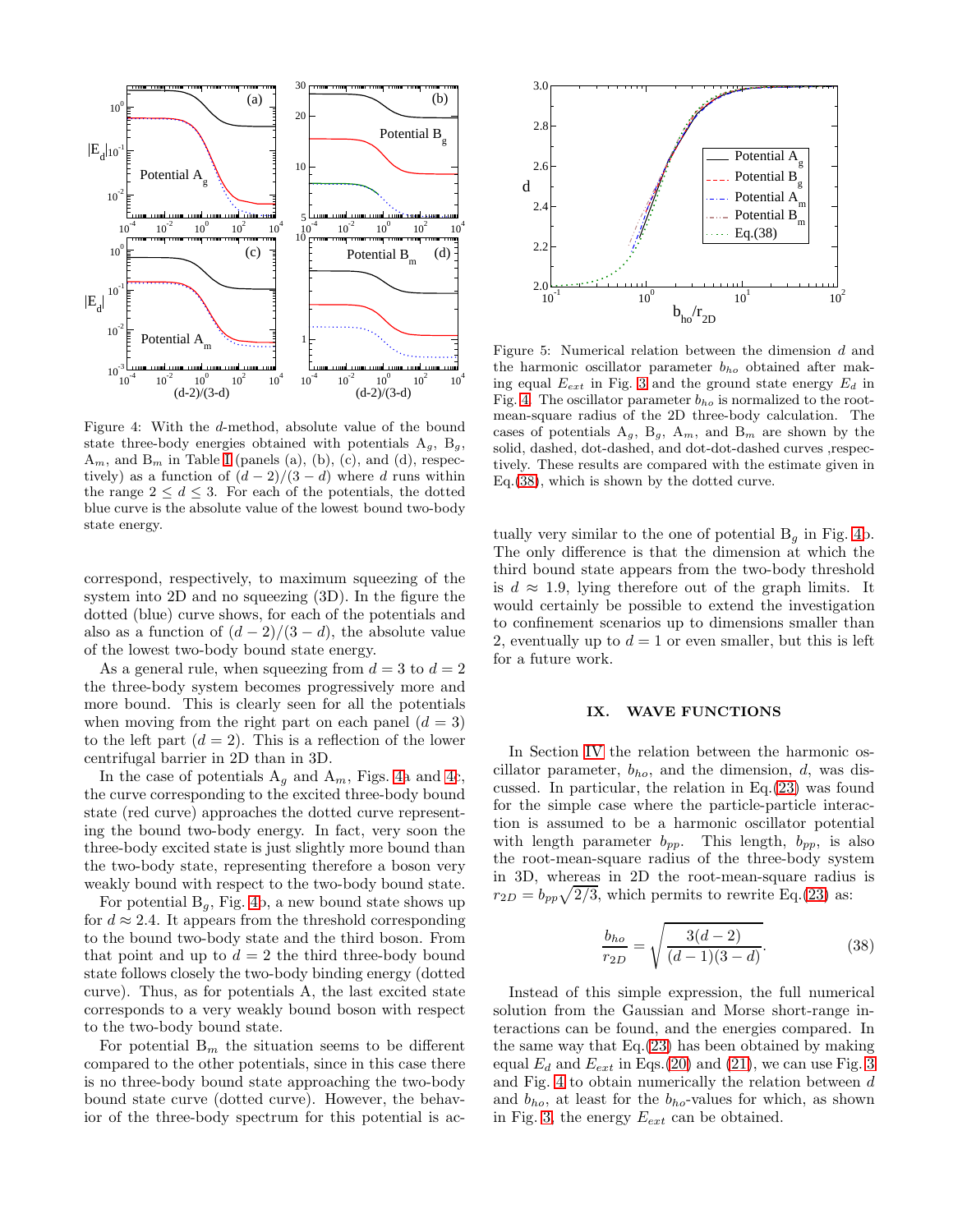| $b_{ho}$ | Pot. $A_q$                  |                                          | Pot. $B_q$        |             | Pot. $A_m$                  |            | Pot. $B_m$                  |              |
|----------|-----------------------------|------------------------------------------|-------------------|-------------|-----------------------------|------------|-----------------------------|--------------|
|          | $\mathcal{S}_{\mathcal{S}}$ | d.                                       | $\mathcal{S}_{0}$ | d.          | $\mathcal{S}_{\mathcal{S}}$ | d          | $\mathcal{S}_{\mathcal{S}}$ |              |
| 0.4      |                             |                                          |                   | 0.88 2.489  |                             |            |                             | 0.52 2.205   |
| 0.5      |                             |                                          |                   | 0.94 2.604  |                             |            |                             | $0.62$ 2.318 |
| 0.6      |                             |                                          |                   | 0.97, 2.694 |                             |            |                             | 0.71 2.383   |
|          |                             | 0.8 0.78 2.523                           |                   |             |                             | 0.51 2.173 |                             |              |
|          |                             | $1.0$ 0.86 2.628                         |                   |             |                             | 0.59 2.289 |                             |              |
|          |                             | $1.2$ 0.91 2.704                         |                   |             |                             | 0.66 2.400 |                             |              |
|          |                             | $1.5 \,   \, 0.96 \,   \, 2.783 \,   \,$ |                   |             |                             | 0.75 2.511 |                             |              |

<span id="page-9-1"></span>Table III: For each of the potentials and each of the selected values of  $b_{ho}$  shown in Fig[.6,](#page-9-0) we give the corresponding values of the scale parameter s that maximizes the overlap in Eq.[\(32\)](#page-5-1) and the dimension  $d$  giving rise to the same ground state binding energy.

The results are shown in Fig. [5](#page-8-3) by the solid, dashed, dot-dashed, and dot-dot-dashed curves for potentials  $A_q$ ,  $B_q$ ,  $A_m$ , and  $B_m$ , respectively. They have been obtained using the energies of the three-body ground state. The numerical curves are compared with the analytical expression given by Eq.[\(38\)](#page-8-2), which is shown by the dotted curve.

As we can see, the estimate in Eq.[\(38\)](#page-8-2) agrees reasonably well with the calculations in those regions where the numerical calculation with the external potential has been possible. This is especially true for potentials  $A<sub>g</sub>$ ,  $B_q$ , and  $A_m$ , whereas for potential  $B_m$  a somewhat bigger discrepancy is observed for large squeezing. In any case, for those small values of the squeezing parameter,  $b_{ho}$ , the complications inherent to the numerical calculations with the external potential can be a source of inaccuracy for  $E_{ext}$ . Furthermore, since  $b_{ho} = 0$  must necessarily correspond to  $d = 2$ , we can consider the expression [\(38\)](#page-8-2) a reliable translation to the parameter, d, in relatively easy calculations from a given small value of the squeezing parameter,  $b_{ho}$ .

As shown in Section [V,](#page-4-0) the equivalence between the three-body wave functions with the two calculations can be directly compared through the overlap in Eq.[\(32\)](#page-5-1), where  $\Psi_{ext}$  is the wave function obtained with the external squeezing potential, and  $\tilde{\Psi}_d$  is the one obtained with the d calculation after the transformation in Eqs.[\(29\)](#page-4-7) and [\(30\)](#page-4-7), and the subsequent renormalization. Obviously, the values of  $b_{ho}$  and d have to be such that they both give rise to the same ground state three-body energy. As discussed in Section [V,](#page-4-0) this overlap permits to extract the scale parameter, s, in the transformation in Eqs.[\(29\)](#page-4-7) and [\(30\)](#page-4-7) as the value that maximizes the overlap.

In Fig. [6](#page-9-0) we show the overlap  $\mathcal{O}(s)$  as a function of the scale parameter, s, for the the four potentials considered in this work. Several different values of the squeezing parameter,  $b_{ho}$ , have been chosen, and for each of them we determine, according to Fig. [5,](#page-8-3) the value of the dimension, d, giving rise to the same ground state binding energy. As seen in Fig. [6,](#page-9-0) in all the cases the curves show a well defined maximum, which determine the value of the scale parameter, s, to be used in the d-function  $\tilde{\Psi}_d$ .

Fig. [6a](#page-9-0) shows the results for potential  $A<sub>g</sub>$ . As we can



<span id="page-9-0"></span>Figure 6: Overlap  $\mathcal{O}(s)$  as a function of the scale parameter s for potentials  $A_g$ ,  $B_g$ ,  $A_m$ , and  $B_m$  (panels (a), (b), (c), and (d), respectively) and different values of the external potential parameter  $b_{ho}$ . For each  $b_{ho}$  the dimension d is the one giving rise to the same ground state binding energy. For each case we indicate the value of s corresponding to the maximum overlap.

see, for  $b_{ho} = 1.5$ , which corresponds to  $d = 2.783$ , we obtain a scale parameter of  $s = 0.96$ , which indicates that the deformation of the d-calculated wave function produced by the squeezing is in this case rather modest. For larger squeezing (smaller values of  $b_{ho}$ ), the scale parameter starts decreasing, reaching the values of  $s = 0.91$ ,  $s = 0.86$ , and  $s = 0.78$  for  $b_{ho} = 1.2$   $(d = 2.704)$ ,  $b_{ho} = 1.0$  ( $d = 2.628$ ), and  $b_{ho} = 0.8$  ( $d = 2.523$ ), respectively. These results are collected in the second column of Table [III.](#page-9-1)

The deformation of the d-calculated wave function produced by a given squeezing is very sensitive to the size of the three-body system. For instance, as seen in Table [II,](#page-7-3) for potential  $B<sub>g</sub>$  the ground state in 3D is about three times smaller than the one for potential  $A<sub>g</sub>$ . For this reason one can intuitively think that a larger squeezing (smaller  $b_{ho}$ ) will be necessary in order to get a similar deformation of the wave function. This is actually seen in Fig. [6b](#page-9-0), where the overlap  $\mathcal{O}(s)$  for potential  $B<sub>q</sub>$  is shown (the corresponding s and d values are given in the third column of Table [III\)](#page-9-1). As we can see, even for a squeezing parameter  $b_{ho} = 0.6$  ( $d = 2.694$ ) the scale parameter is still not too far from 1, whereas for  $b_{ho} = 0.5$   $(d = 2.604)$ and  $b_{ho} = 0.4$  ( $d = 2.489$ ) the corresponding values of s are similar to the ones obtained for potential  $A_g$  (Fig[.6a](#page-9-0)) when  $b_{ho} = 1.2$  and  $b_{ho} = 1.0$ , respectively.

In Figs. [6c](#page-9-0) and [6d](#page-9-0) we show the same results for the Morse-like potentials  $A_m$  and  $B_m$ , respectively, and the values of  $s$  and  $d$  are also given in the fourth and fifth columns of Table [III.](#page-9-1) The general behavior is similar to the one found for the Gaussian potentials. The threebody system is again about three times bigger in 3D with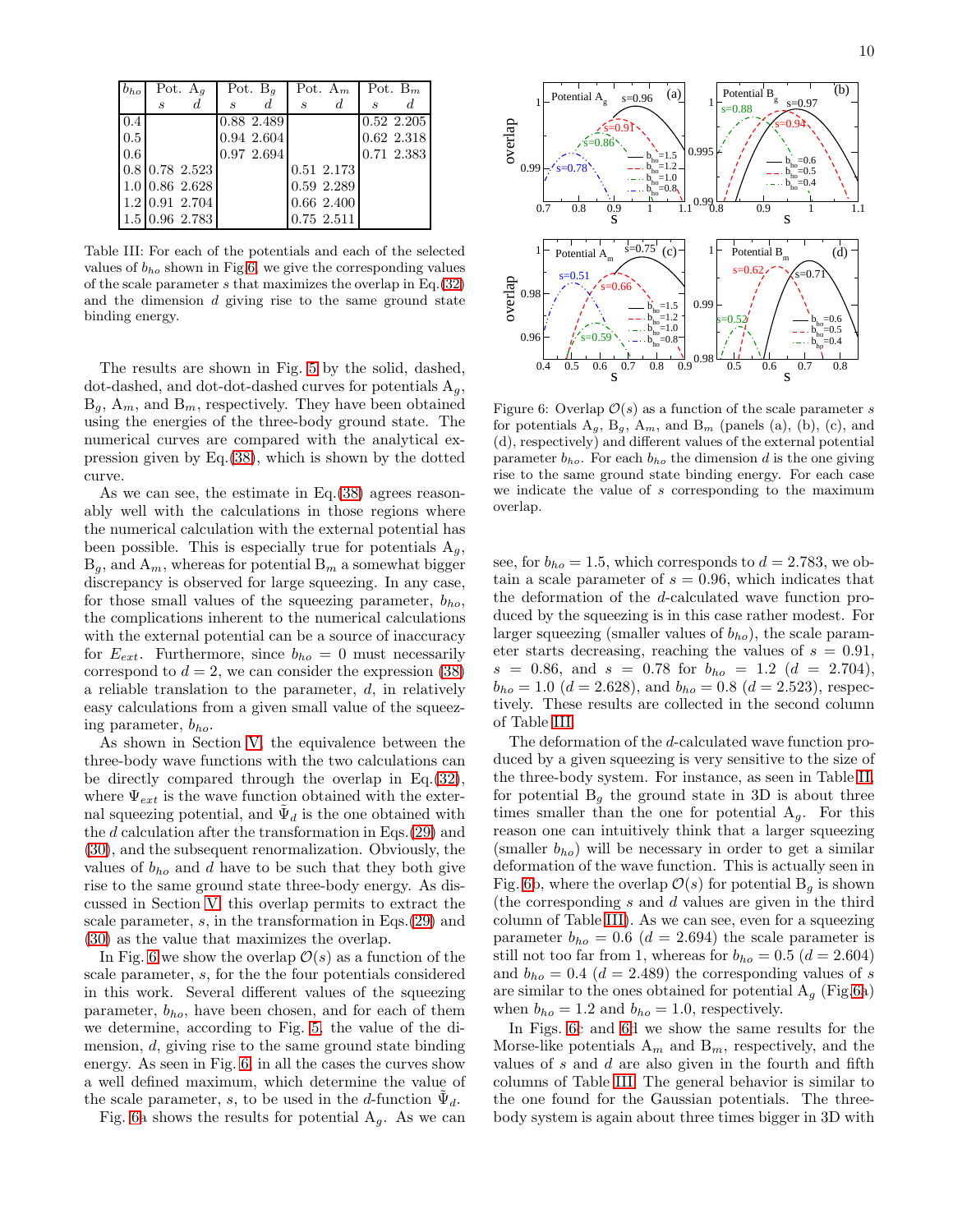

<span id="page-10-1"></span>Figure 7: Scale parameter s as a function of  $b_{ho}/r_{2D}$  for the four potentials used in this work. The solid curve shows the estimate given in Eq.[\(39\)](#page-10-0).

potential  $A_m$  than with potential  $B_m$ . The result is therefore that similar deformation, i.e. similar values of the scale parameter s, requires less squeezing, larger value of  $b_{ho}$ , with potential  $A_m$  than with potential  $B_m$ . The same happens when comparing potentials  $A_m$  with  $A_g$ , and  $B_m$  with  $B_g$ . Since the Morse 3D states are clearly bigger than the corresponding Gaussian counterparts, we again find that for equal values of  $b_{ho}$  the bigger systems, the ones obtained with potentials  $A_m$  and  $B_m$ , are more deformed (smaller value of s) than with potentials  $A_q$ and  $B_{\alpha}$ , respectively.

The maximum overlap shown in Fig. [6](#page-9-0) is always very close to 1, always above 0.96, but typically around 0.98 or even higher. This indicates that the deformation described by Eqs.[\(29\)](#page-4-7) and [\(30\)](#page-4-7) works in general very well, although for some of the cases, like for instance potential  $A_m$  with  $b_{ho} = 1.0$  (where the maximum overlap is about 0.96), a correction could probably be introduced.

The values of the computed scale parameters are shown in Fig. [7](#page-10-1) as a function of  $b_{ho}/r_{2D}$ . Together with them we show the estimate given in Eq.[\(37\)](#page-5-2). More precisely, exploiting again the fact that in the case of the harmonic oscillator two-body potential we have that  $b_{pp} = r_{2D}\sqrt{3/2}$ , we can then rewrite  $Eq.(37)$  $Eq.(37)$  as:

<span id="page-10-0"></span>
$$
\frac{1}{s^2} = \sqrt{1 + \frac{9}{4} \left(\frac{r_{2D}}{b_{ho}}\right)^4},
$$
\n(39)

which is shown in Fig. [7](#page-10-1) by the solid curve. As we can see, the estimate given above works very well for potentials  $B<sub>g</sub>$  and  $B<sub>m</sub>$  (squares in the figure), which correspond to the cases of well bound three-body states in 3D (Ta-ble [II\)](#page-7-3). In fact, for potential  $B_q$ , for which  $|E_{3D}|$  is pretty large, the agreement is excellent. For the cases when the system is clearly less bound in 3D, potentials  $A_q$  and  $A_m$  (circles in the figure), the computed results disagree with the estimate in Eq. [\(39\)](#page-10-0) in the region of intermediate squeezing. However, it is interesting to see how, for large



<span id="page-10-2"></span>Figure 8: The solid curves show, as a function of  $\rho$ , the square of the dominating radial wave functions,  $f_n(\rho)$  in Eq.[\(16\)](#page-2-5), for the potentials and external field parameters  $b_{ho}$  shown in Fig. [6](#page-9-0) (except the cases with  $b_{ho} = 1.5$ , which, for simplicity in the figure, have been omitted). Panels (a), (b), (c), and (d) correspond to potentials  $A_g$ ,  $B_g$ ,  $A_m$ , and  $B_m$ , respectively. For each case, the dashed curve gives, also as a function of  $\rho$ , the square of the radial wave function  $\tilde{f}_n^{(d)}(\rho, s)$  shown in Eq.  $(34)$ , where the dimension d provides the same ground state energy as the calculation with the external field, and the scale parameter s, given in Fig. [6,](#page-9-0) maximizes the overlap  $\mathcal{O}(s)$  in Eq.[\(32\)](#page-5-1). The length unit is the range of the two-body interaction.

squeezing, the computed curve for potentials  $A_q$  and  $A_m$ and the solid curve clearly converge. Therefore the estimate [\(39\)](#page-10-0) appears as a very good way of determining the equivalence between s and  $b_{ho}$  also for potentials  $A_g$ and  $A_m$  in the cases of large squeezing, which, on the other hand, are the cases where the calculations with the external potential are more problematic.

Finally, let us directly compare the wave functions  $\Psi_{ext}$ and  $\tilde{\Psi}_d$ . This can be done by simple comparison of the radial wave functions contained in the expansions Eqs.[\(16\)](#page-2-5) and [\(33\)](#page-5-4). Since the angular functions are the same in the two cases, the difference between the two wave functions will be necessarily contained in the radial functions  $f_n(\rho)$ and  $\tilde{f}_n^{(d)}(\rho, s)$ .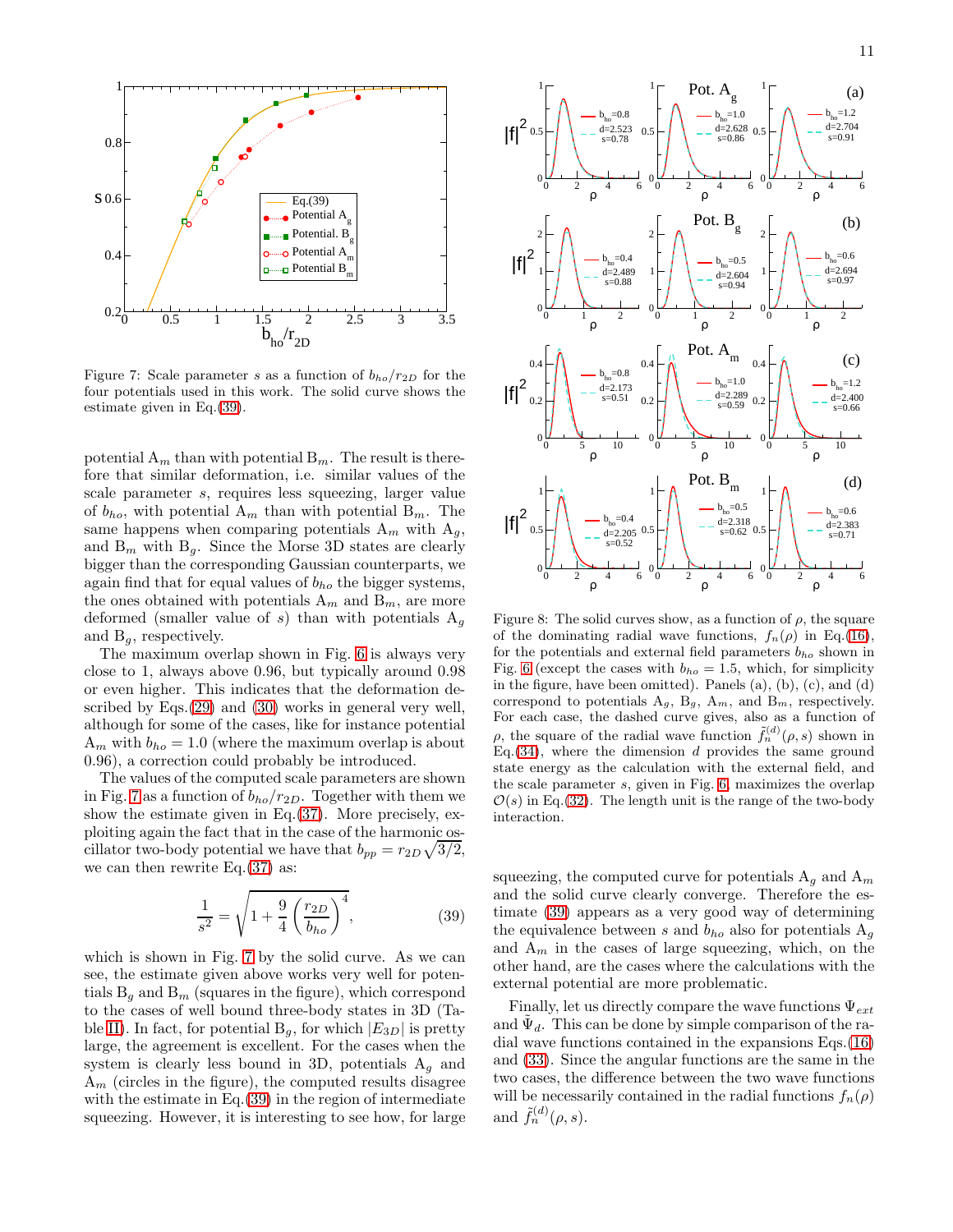In Fig. [8](#page-10-2) we show the squares of the dominating radial wave functions,  $f_n(\rho)$  (solid curves) and  $\tilde{f}_n^{(d)}(\rho, s)$ (dashed curves), for some of the cases shown in Fig. [6](#page-9-0) (in order to make the figure simpler the cases with  $b_{ho} = 1.5$ have been omitted). In all of them, the dominating term provides more than 98% of the total norm. Panels (a), (b),(c), and (d) correspond to the results with potentials  $A_g$ ,  $B_g$ ,  $A_m$ , and  $B_m$ , respectively. The values of the dimension, d, and the scale parameter, s, are as indi-cated in Table [III,](#page-9-1) i.e. the dimension,  $d$ , is such that the d-calculation gives the same ground state energy as in the calculation with the external squeezing potential, and the scale parameter, s, is such that the overlap,  $\mathcal{O}(s)$ , in Eq.[\(32\)](#page-5-1), is maximum.

As we can see in the figure the agreement is very good basically for all the cases shown. The largest discrepancy is observed for Morse potential  $A_m$  with  $b_{ho} = 1.0$ , which, as seen in Fig. [6,](#page-9-0) is the case with the smallest value of the maximum overlap, below 0.97, between the two wave functions. In any case, the good agreement between the two radial wave functions illustrates how the wave function resulting from the d-calculation, after the appropriate reinterpretation in the ordinary 3D space, provides a very good description of the system squeezed by an external potential.

## <span id="page-11-0"></span>X. SUMMARY AND CONCLUSIONS

In this work the continuous squeezing of three-body systems from 3 to 2 dimensions has been investigated by means of two different procedures: First, a method where the external confining potential is explicitly included, and second, a method where the external potential does not enter, but instead, the dimension d is allowed to take any intermediate value between  $d = 3$  and  $d = 2$ .

The case of three identical spinless bosons with relative s-waves between all the particles is considered. For the two-body potentials we have used Gaussian and Morse radial forms whose scattering length vary from small, with a few fairly well bound states, to rather large.

For the three-body calculations with an external field we have chosen the squeezing potential to be a one-body deformed harmonic oscillator acting on each of the three particles. The oscillator length in one of the dimensions is varied from infinity (no squeezing) to a very small value corresponding to a fraction of the two-body interaction range. The deformation produced by the squeezing breaks orbital angular momentum conservation, and the calculations must account for the resulting mixing of these quantum numbers. The consequence is that the adiabatic hyperspherical expansion must employ a large number of partial wave components in the limit where the dimension 2 is approached.

The method with the non-integer dimension, d, as parameter is formulated in terms of hyperspherical coordinates with spherical potentials and s-waves. The phase space and centrifugal barrier potentials both correspond

to the specified value of  $d$ . This method is technically precisely as simple as the ordinary three-body threedimensional computations without external field.

With the two methods we have investigated how the ground state energies vary when squeezing from three to two dimensions. Both methods show the same qualitative behavior although the connection between the 2D and 3D limits must be different in the two cases, since the oscillator length of the external potential and the dimension, d, vary in infinite and finite intervals, respectively. The three-body bound states do not necessarily have counterparts in the 3D and the 2D limits.

Comparison of the results from the two methods allows extraction of the function translating between d and the oscillator length of the external squeezing potential. The knowledge of this function provides a subsequent prediction of which external field corresponds to a given d-value. To give us some insight, we have used a simplified system where harmonic oscillators (different to the external field) are used for the two-body interactions. We have in this way obtained an analytic expression relating the dimension  $d$  and the oscillator length of the external field. This estimate is then compared to the results arising from the numerical computations. By choosing the root-mean-square radius of the three-body system in two dimensions as length unit, we have found that the translational functions are remarkably similar to each other, as well as to the analytic function derived for the two-body oscillator potential.

To be able to predict any observable property entirely from d-calculations, we must also find a translation or interpretation providing the wave function corresponding to a three dimensional calculation with an external field. We naturally search for a deformed solution obtained from the spherical wave function in the d-method. This is achieved by scaling the squeezing coordinate relative to the two other coordinates. The scaling factor must depend on d, and it is defined such that the overlap between the two wave functions of equal energy from the two methods is maximum, preferentially unity.

This interpretation of the d-calculated wave function is suggested by the exact solution available when using oscillator interactions between the particles as well as for the external field. This analytic approximation is compared to the scaling parameter extracted numerically. The computed values are surprisingly close to the analytic curve for the potentials with well bound three-body states in 3D, whereas they deviate when the three-body system is weakly bound in three dimensions. Comparing directly the wave functions from the two methods we find a remarkable agreement between them.

In summary, we have in details investigated a new method to deal with three-body problems in non-integer dimensions between 2 and 3. The basis is a d-dimensional phase space, a corresponding d-dependent generalized centrifugal barrier, and a spherical computation. The calculations are precisely as simple as the same threebody calculations in integer dimensions. We validate the